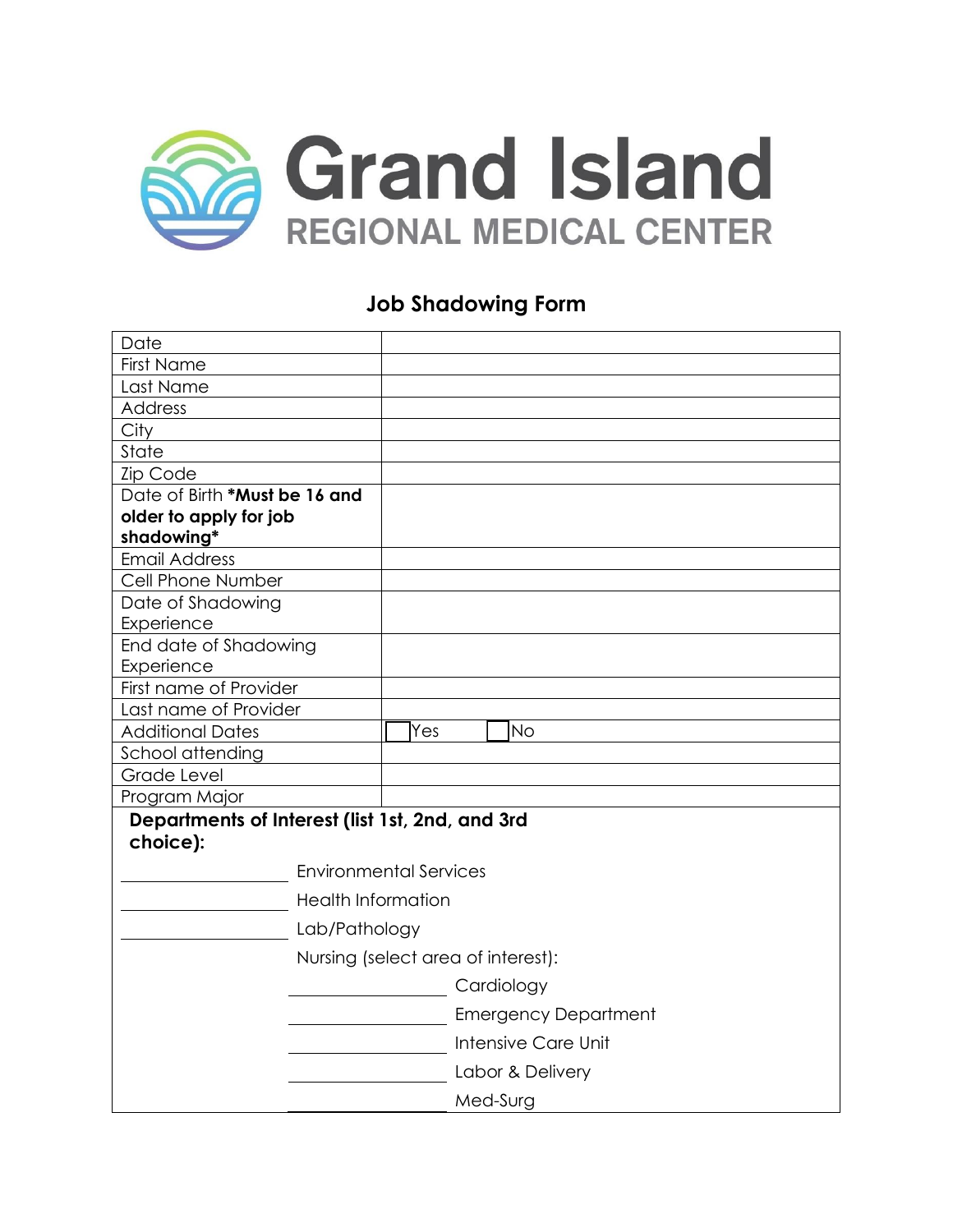|                        | Neonatal Intensive Care Unit                                                                           |  |
|------------------------|--------------------------------------------------------------------------------------------------------|--|
|                        | Oncology                                                                                               |  |
|                        | Pediatrics (when available)                                                                            |  |
|                        | Progressive Care                                                                                       |  |
|                        | <b>Skilled Care</b>                                                                                    |  |
|                        | <b>Nutritional Services</b><br>OR/Surgical Services (per policy must be 19 to observe in this<br>area) |  |
|                        | <b>Pastoral Services</b>                                                                               |  |
|                        | Physical/Occupational Therapy                                                                          |  |
|                        | Pharmacy                                                                                               |  |
|                        | Radiology                                                                                              |  |
|                        | Respiratory                                                                                            |  |
|                        | Social Work                                                                                            |  |
|                        | Other Preference: _____________                                                                        |  |
| from this experience): | Your Goal (Please share what you hope to gain                                                          |  |
|                        |                                                                                                        |  |
|                        |                                                                                                        |  |
|                        |                                                                                                        |  |
|                        |                                                                                                        |  |
|                        |                                                                                                        |  |
|                        |                                                                                                        |  |
|                        |                                                                                                        |  |
|                        |                                                                                                        |  |
|                        |                                                                                                        |  |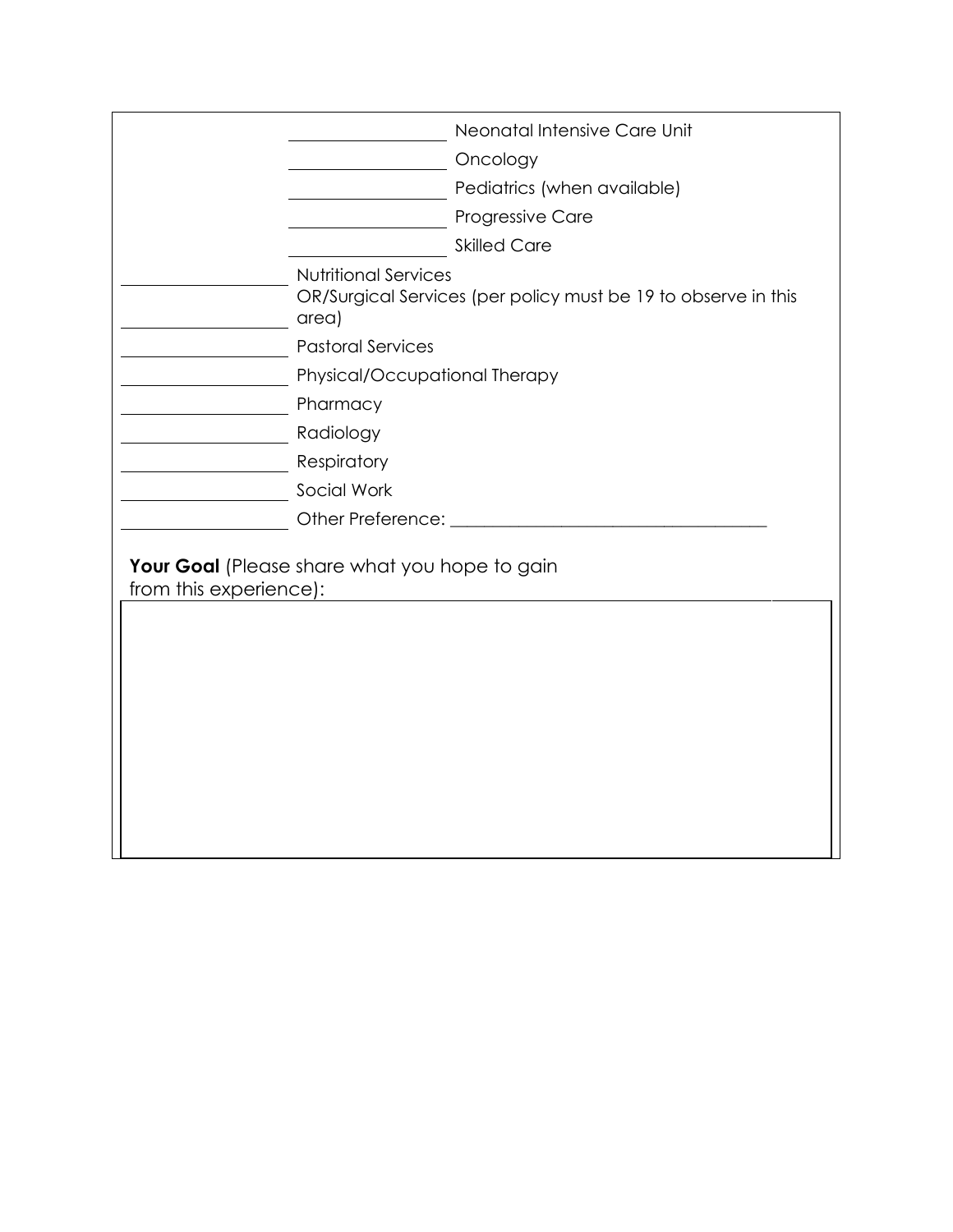# **HIPAA Confidentiality Agreement:**

| I have read the above information and I understand what it means to me as a Job                |  |  |  |  |
|------------------------------------------------------------------------------------------------|--|--|--|--|
| Shadower. I understand the importance of maintaining the privacy of all confidential           |  |  |  |  |
| medical information I may encounter during the course of my job shadowing experience           |  |  |  |  |
| and agree to maintain patient confidentiality. I recognize that I may be exposed to            |  |  |  |  |
| potential risks as a result of this activity and will not hold GIRMC liable for any risks as a |  |  |  |  |
| result of this activity.                                                                       |  |  |  |  |
|                                                                                                |  |  |  |  |
|                                                                                                |  |  |  |  |

| Printed Student Name |  |
|----------------------|--|
| Student Signature    |  |

## **Parental/Guardian Participation Consent:**

| If student is younger than 19, a parent or guardian's signature is required:                                                                                                                                                                                                                                                                                                                                                                                                                                                                                                                                                                                                                                                                                              |                                          |                          |  |  |
|---------------------------------------------------------------------------------------------------------------------------------------------------------------------------------------------------------------------------------------------------------------------------------------------------------------------------------------------------------------------------------------------------------------------------------------------------------------------------------------------------------------------------------------------------------------------------------------------------------------------------------------------------------------------------------------------------------------------------------------------------------------------------|------------------------------------------|--------------------------|--|--|
| (Student Name)<br>has my permission to participate in<br>the job shadowing experience offered by GIRMC. I have reviewed the terms of this<br>confidentiality agreement with my child, stressing the importance of maintaining the<br>privacy of all confidential medical information he/she may encounter during the course<br>of his/her job shadowing experience. I recognize that job shadowing offers a significant<br>benefit to my child in terms of first-hand exposure to potential career opportunities in the<br>medical field. In consideration for this benefit, I agree to hold harmless and indemnify<br>GIRMC from any liability arising from my child's failure to abide by GIRMC policies<br>concerning the privacy of confidential medical information. |                                          |                          |  |  |
|                                                                                                                                                                                                                                                                                                                                                                                                                                                                                                                                                                                                                                                                                                                                                                           |                                          | Date(s) of Immunization: |  |  |
|                                                                                                                                                                                                                                                                                                                                                                                                                                                                                                                                                                                                                                                                                                                                                                           | DPT/Tdap (Diphtheria, Pertussis, Tetanus |                          |  |  |
|                                                                                                                                                                                                                                                                                                                                                                                                                                                                                                                                                                                                                                                                                                                                                                           | Influenza (Flu Shot - October through    |                          |  |  |
| March)                                                                                                                                                                                                                                                                                                                                                                                                                                                                                                                                                                                                                                                                                                                                                                    |                                          |                          |  |  |
| <b>Hepatitis B</b>                                                                                                                                                                                                                                                                                                                                                                                                                                                                                                                                                                                                                                                                                                                                                        |                                          |                          |  |  |
| Inactivated Poliovirus (Polio Vaccine)                                                                                                                                                                                                                                                                                                                                                                                                                                                                                                                                                                                                                                                                                                                                    |                                          |                          |  |  |
| MMR (Measles, Mumps, Rubella)                                                                                                                                                                                                                                                                                                                                                                                                                                                                                                                                                                                                                                                                                                                                             |                                          |                          |  |  |
| <b>COVID</b>                                                                                                                                                                                                                                                                                                                                                                                                                                                                                                                                                                                                                                                                                                                                                              |                                          |                          |  |  |
| Varicella (Chicken Pox)                                                                                                                                                                                                                                                                                                                                                                                                                                                                                                                                                                                                                                                                                                                                                   |                                          |                          |  |  |
| Print Parent/Guardian Name                                                                                                                                                                                                                                                                                                                                                                                                                                                                                                                                                                                                                                                                                                                                                |                                          |                          |  |  |
| Signature of Parent/Guardian                                                                                                                                                                                                                                                                                                                                                                                                                                                                                                                                                                                                                                                                                                                                              |                                          |                          |  |  |
| Date                                                                                                                                                                                                                                                                                                                                                                                                                                                                                                                                                                                                                                                                                                                                                                      |                                          |                          |  |  |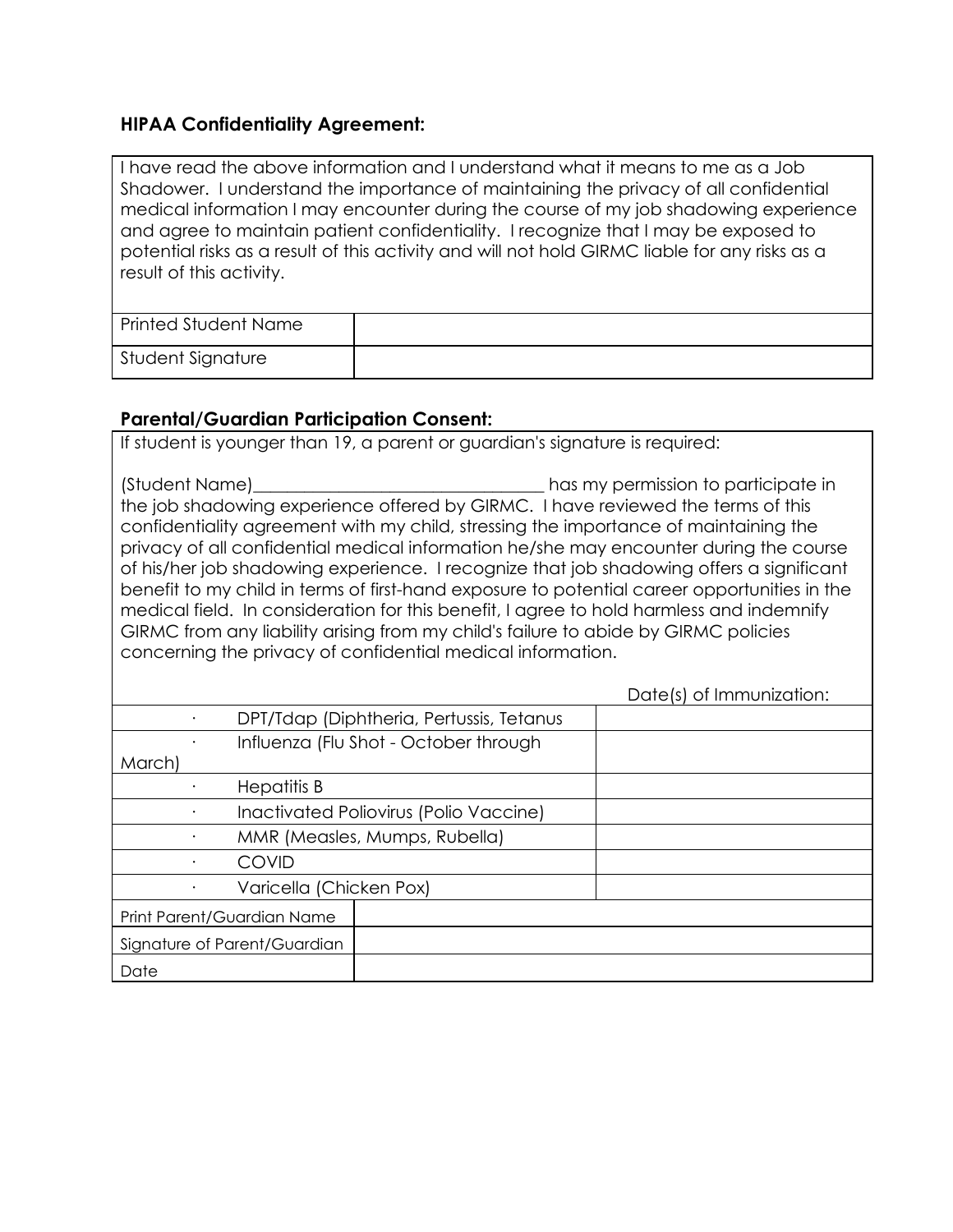#### **Participant Agreement:**

As a participant in the GIRMC Job Shadowing program:

1. I will not touch the patients. If I am allowed to observe a patient having a procedure, I understand the

director or manager is to obtain the patient's consent first.

2. I will not touch medical equipment.

3. I understand that I do not have medical record or chart access and will not have computer access.

4. I will not assist in feeding but may help deliver food.

5. I will not approach physicians about personal illness or medications.

6. I will dress professionally as outlined in the Dress and Grooming Standards.

7. I am subject to GIRMCs' drug testing policy. If I object, I will be asked to leave the premises immediately.

8. I understand GIRMC is not held responsible for any accident or injury that may occur on its premises while shadowing.

9. I understand that I am to leave all valuables at home.

10. I understand that any use of a cellular device is prohibited.

11. I will not preform my own personal care in the clinical setting(i.e. applying lip gloss, handling contact lenses, eating or

drinking, brushing hair, etc.)

12. I will not be permitted in areas of contamination such as isolation rooms, soiled linen areas, neonatal intensive care, burn unit,

behavioral and autopsy room.

13. I understand that I cannot participate in the program on days that I am ill. These include but are not limited to: fever,

 diarrhea, productive cough, rash, open wound, or COVID symptoms (Fever or chills, cough, shortness of breath, fatigue, muscle

 or body aches, headache, loss of smell or taste, sore throat, congestion, runny nose, nausea, vomiting, diarrhea, trouble

breathing, persistent pain or pressure in the chest, new confusion).

14. I understand that I am required to sign a HIPAA Privacy, Security and Confidentiality Agreement wherein I agree to keep all

patient information confidential. Failure to comply may result in dismissal.

15. I understand that GIRMC will have the right to immediately terminate my participation in the Job Shadowing program it is

 determined at the manager or supervisor's discretion that I am not acting in the best interest of the patient or facility. In

 addition, the director or manager holds the right to terminate shadowing at any point if deemed necessary.

#### **Job Shadowing Participant Agreement:**

Printed Student Name

Signature of Student

Signature of Parent/Guardian and Date Date